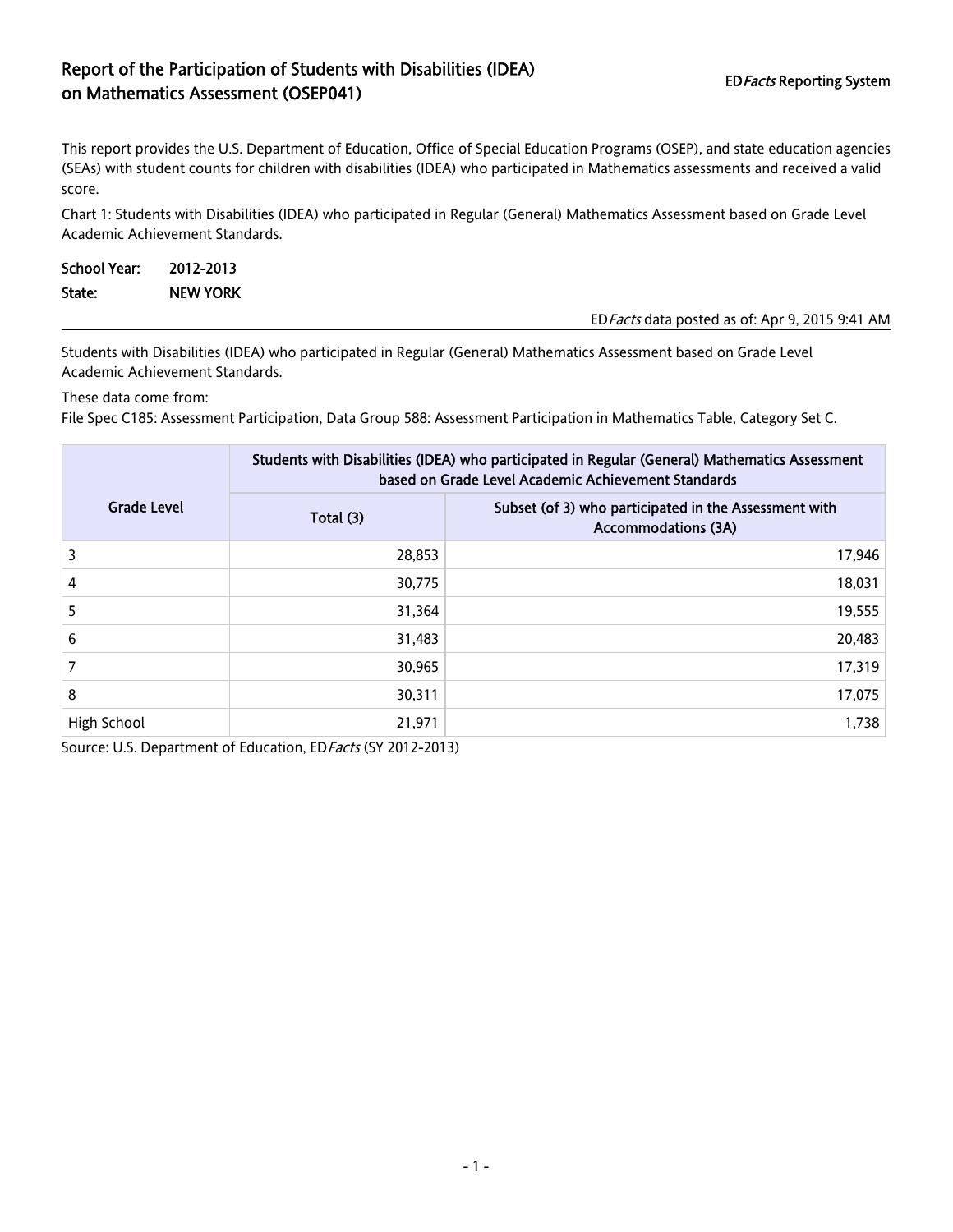## Report of the Participation of Students with Disabilities (IDEA) EDFacts Reporting System<br>
on Mathematics Assessment (OSEP041)

This report provides the U.S. Department of Education, Office of Special Education Programs (OSEP), and state education agencies (SEAs) with student counts for children with disabilities (IDEA) who participated in Mathematics assessments and received a valid score.

Chart 2: Students with Disabilities (IDEA) who participated in an Alternate Mathematics Assessments.

| School Year: | 2012-2013       |                                                 |
|--------------|-----------------|-------------------------------------------------|
| State:       | <b>NEW YORK</b> |                                                 |
|              |                 | ED Facts data posted as of: Apr 9, 2015 9:41 AM |

Students with Disabilities (IDEA) who participated in an Alternate Mathematics Assessments.

These data come from:

File Spec C185: Assessment Participation, Data Group 588: Assessment Participation in Mathematics Table, Category Set C.

|                    | Students with Disabilities (IDEA) who participated in an Alternate Mathematics Assessments |                                                                                                                                    |                                                                                                                              |                                                                                                                               |  |  |
|--------------------|--------------------------------------------------------------------------------------------|------------------------------------------------------------------------------------------------------------------------------------|------------------------------------------------------------------------------------------------------------------------------|-------------------------------------------------------------------------------------------------------------------------------|--|--|
| Grade Level        | Total $(4)$ <sup>1</sup>                                                                   | Subset (of 4) whose<br><b>Alternate Assessment</b><br>was based on Grade<br>Level Academic<br><b>Achievement Standards</b><br>(AA) | Subset (of 4) whose<br><b>Alternate Assessment</b><br>was based on modified<br><b>Academic Achievement</b><br>Standards (4B) | Subset (of 4) whose<br><b>Alternate Assessment</b><br>was based on Alternate<br><b>Academic Achievement</b><br>Standards (4C) |  |  |
| 3                  | 2,632                                                                                      | 0                                                                                                                                  |                                                                                                                              | 2,632                                                                                                                         |  |  |
| 4                  | 2,882                                                                                      | 0                                                                                                                                  |                                                                                                                              | 2,882                                                                                                                         |  |  |
| 5                  | 3,050                                                                                      | 0                                                                                                                                  |                                                                                                                              | 3,050                                                                                                                         |  |  |
| 6                  | 3,157                                                                                      | 0                                                                                                                                  |                                                                                                                              | 3,157                                                                                                                         |  |  |
| 7                  | 2,936                                                                                      | 0                                                                                                                                  |                                                                                                                              | 2,936                                                                                                                         |  |  |
| 8                  | 2,959                                                                                      | 0                                                                                                                                  |                                                                                                                              | 2,959                                                                                                                         |  |  |
| <b>High School</b> | 1,966                                                                                      | 0                                                                                                                                  |                                                                                                                              | 1.966                                                                                                                         |  |  |

 $1$ The column named 'Total (4)' is auto calculated from columns  $4A + 4B + 4C$ .

Source: U.S. Department of Education, ED Facts (SY 2012-2013)